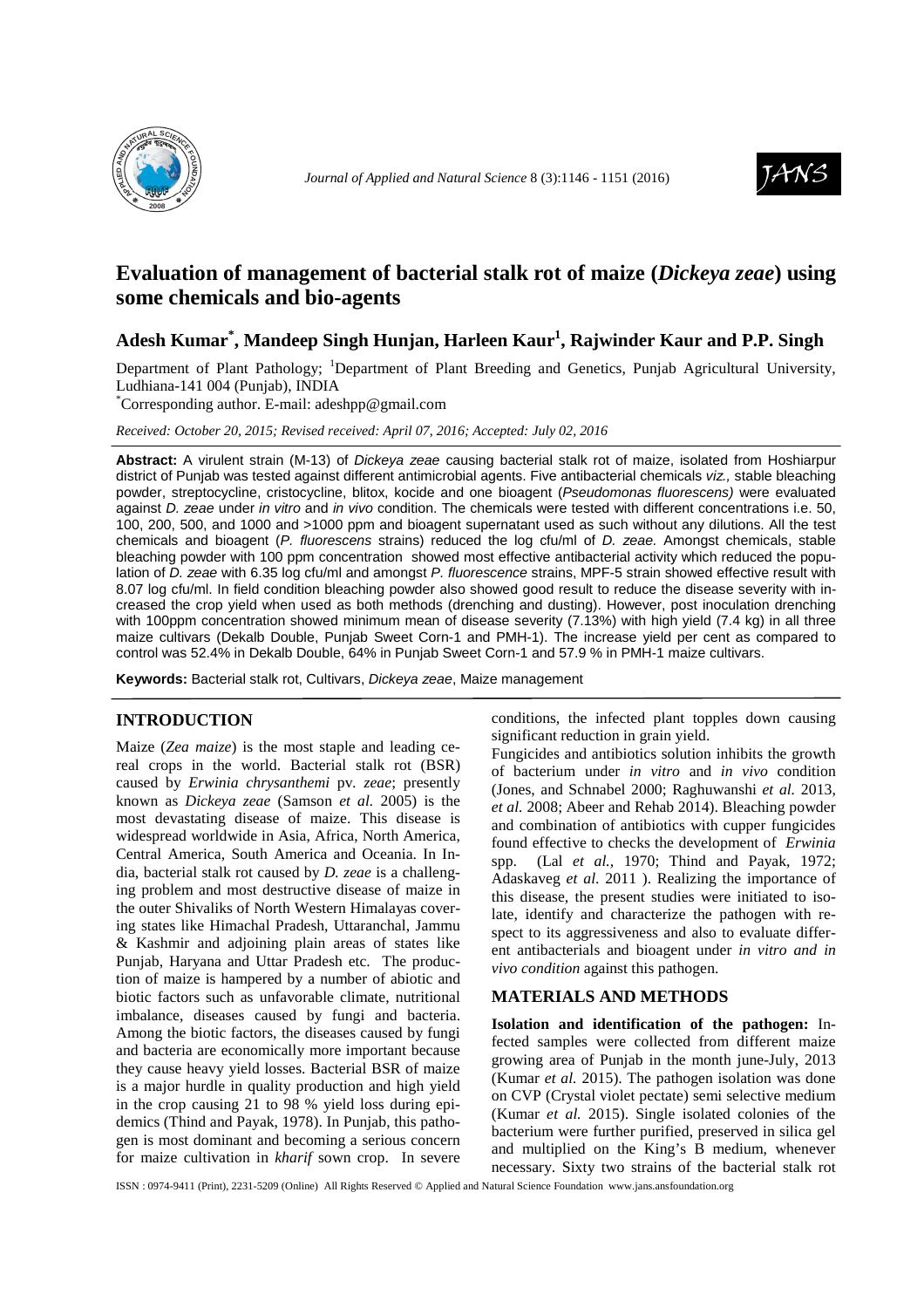pathogen were isolated from different locations.

Pathogenicity test: Pathogenicity tests were performed on one month old maize plant cv. Punjab Sweet Corn-I. Inoculum was prepared by growing all the isolates in liquid King's B media for 24 hrs at 27 ° C and bacterial concentration was adjusted to approximately  $10^8$ -10<sup>9</sup> cells/ml. Inoculation was done with help of hypodermic needle method (Rangarajan and Chakravarti, 1967). Disease severity was observed after four days of inoculation and final observation was made after 15 days. Infected plant was scored on 1-5 scale (Lal, 1981).

## *In vitro* **evaluation of different chemicals and bioagents against** *D. zeae*

Preparation of standard growth curve: For deciphering the log phase of the pathogen, standard growth curve using M-13 isolate was studied. In the ELISA plate 90µl of Peptone Sucrose Broth (PSB) and 10µl of pure bacteria culture of *D. zeae*  $(\mathcal{Q}10^8\t{-}10^9\textrm{ cells/ml})$ was dispensed into individual wells. Thirty replications were conducted in each ELISA plate, and growth of bacteria was measured by taking OD of culture after 0, 2, 4, 6, 9, 13, 17, 22, 27, 30, 33, 39 and 43 hours of inoculation with the help of spectrophotometer (Tecan infinite M 200) simultaneously counting cfu/ml by spreading 100 µl of bacterial culture on King's B medium. Regression equation was derived from the slope taken from the graph with optical density value (OD) plotted against cfu/ml.

*In vitro* **evaluation of chemicals and bioagents:** *In vitro* evaluation of different chemicals (stable bleaching powder, blitox, kocide, streptocycline and cristocycline) was done using the protocol standardized in Plant Bacteriology Laboratory, PAU Ludhiana. Each chemical was tested at 50, 100, 200, 500, and 1000 and >1000 ppm concentration by optical density method. Simultaneously, culture filtrate of seven *P. fluorescens*  strains isolated from maize rhizosphere (designated as MPF-2, MPF-4, MPF-5, MPF-6, MPF-7, MPF-9 and MPF-10) was also tested for their bio-efficacy against *D. zeae* (M-13). The stock solution of standard agrochemicals was prepared on the active ingredient basis and the required concentrations were subsequently made from stock solution by adding required amount of sterilized distilled water. *P. fluorescens* bioagent extract was used as such without any dilution.

In the ELISA plate 90µl of Peptone Sucrose Broth (PSB) and 100µl each test concentration (double strength) was added into individual wells. It was overlain by pipetting in 10 µl of 12 hrs old bacterial culture and mixed by shaking the plate on the plate shaker (Tecan Inc.). Suitable positive and negative controls were also kept in the same plates. Initial OD value was recorded using the Spectrophotometer, Tecan infinite M 200 at 600 nm. The plates were incubated at 28°C temperature for 27 hrs. The OD reading of each well was recorded during the exponential phase of bacterial Log cfu/ml growth in control- Log cfu/ml growth in test

x 100

Inhibition of bacterial growth = concentration

#### Log cfu/ml growth in control

growth. The OD value was transformed into the log cfu using regression equation.

 Inhibition of bacterial growth was calculated as follow: The efficacy of the agrochemicals was expressed in terms of ED90 values calculated by plotting log cfu inhibition curve against concentrations of different agrochemicals.

**Evaluation of different chemicals and bioagents against** *D. zeae* **under field conditions:** The experiment was conducted at experimental field area of the Department of Plant Pathology. Three maize cultivars (Punjab Sweet Corn-1, Dekalb Double and PMH-1) were grown in experiment field area with plot size 4×3 square meters. The virulent isolate of *D. zeae* (M-13) was inoculated in the second internode of maize varieties after 40-50 days of sowing using hypodermic syringe. The talc based powder formulation (600 ml broth culture  $+1$  kg talk powder) of most effective strain of *P. fluorescens* (MPF-5) was used as seed dresser at a concentration of 20  $gm\ kg^{-1}$  seed. Disease incidence and severity was observed after 15 days of inoculation using 1-5 scale (Lal, 1981). The yield data was recorded at the time of harvesting in terms of kg/ plot. Nine treatments were applied in this experiment viz; T1-Added bleaching powder during sowing time @ 16 Kg/ha; T2-Preinoculation dusting with bleaching powder, followed by irrigation @ 16 Kg/ha; T3-Post inoculation dusting with bleaching powder, followed by irrigation @ 16 Kg/ha; T4-Pre inoculation drenching with bleaching powder solution @ 100ppm; T5-Post inoculation drenching with bleaching powder solution @ 100ppm; T6- Spray of Blitox  $(0.25%) + 100$ ppm Streptocycline; T7- Spray of Kocide (0.25%) + 100ppm Streptocycline; T8- Seed treatment with 20g *P. fluorescens* treatment per Kg seed, followed by pre-inoculation foliar spray; and T9-Control (no chemical used)

**Statistical analysis:** Analysis of variance (ANOVA) was conducted to determine significant variation between different treatments with respect to disease severity and yield in three maize cultivars by using "R" software.

#### **RESULTS AND DISCUSSION**

**Isolation and identification of pathogen:** Sixty two isolates of the bacteria were recovered from diseased stalks. Individual isolates were identified on CVP (Crystal violet pectate) medium on the basis of cavity formation and these cultures were further purified on King's B Medium. The bacterium showed off-white, slimy and shiny colonies on the medium.

**Pathogenicity of** *D. zeae*: Out of sixty two isolates, seven isolates of *D. zeae* (M-7, M-9, M-13, M-14, M-29, Chilli-2 and Rice-1) showed highly virulent and toppled down the inoculated plants of cv. Punjab sweet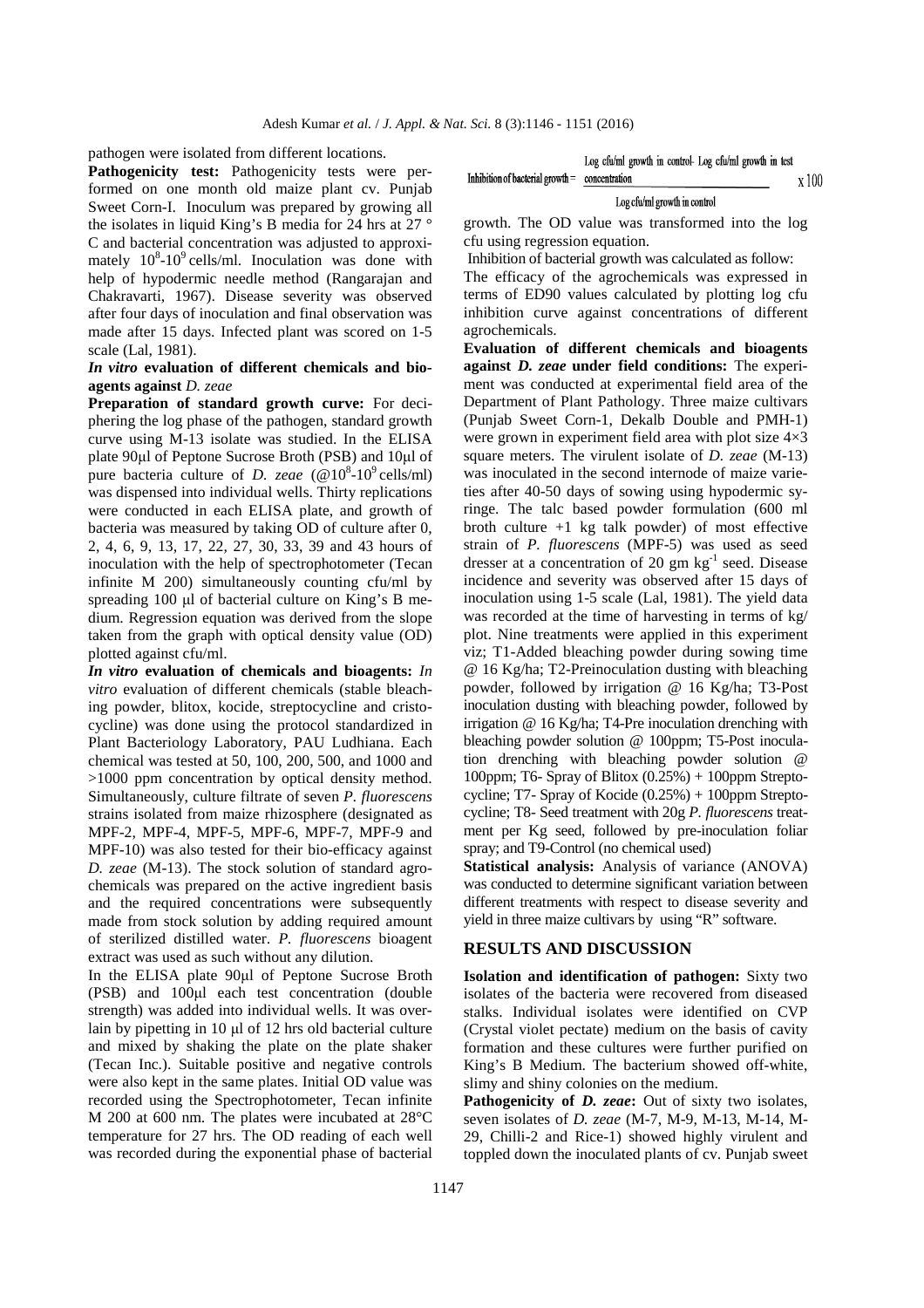| Adesh Kumar <i>et al. / J. Appl. &amp; Nat. Sci.</i> 8 (3):1146 - 1151 (2016) |  |  |  |  |  |
|-------------------------------------------------------------------------------|--|--|--|--|--|
|-------------------------------------------------------------------------------|--|--|--|--|--|

|                               |                             |        |        |        | Log cfu/ml |        |        |                |                      |  |
|-------------------------------|-----------------------------|--------|--------|--------|------------|--------|--------|----------------|----------------------|--|
| <b>Chemicals</b>              | <b>Concentration in ppm</b> |        |        |        |            |        |        |                |                      |  |
|                               | 50                          | 100    | 200    | 500    | 1000       | 2000   | 2500   | <b>Control</b> | <b>ED50</b><br>(ppm) |  |
| Stable<br>bleaching pow- 7.43 |                             | 6.35   | 6.36   | 6.33   | 6.22       | 6.21   | 6.18   | 9.86           | $<$ 50               |  |
| der                           | (0.09)                      | (0.14) | (0.03) | (0.02) | (0.03)     | (0.05) | (0.07) | (0.20)         |                      |  |
| <b>Blitox</b>                 | 8.64                        | 8.66   | 8.24   | 8.24   | 8.11       | 7.19   | 7.05   | 9.86           | < 50                 |  |
|                               | (0.06)                      | (0.06) | (0.09) | (0.05) | (0.05)     | (0.13) | (0.02) | (0.03)         |                      |  |
|                               | 7.71                        | 7.69   | 7.41   | 7.40   | 7.08       | 6.72   | 6.68   | 9.86           | $<$ 50               |  |
| $B$ litox + streptocycline    | (0.06)                      | (0.11) | (0.14) | (0.2)  | (0.06)     | (0.08) | (0.02) | (0.20)         |                      |  |
|                               | 7.82                        | 7.80   | 7.80   | 7.78   | 7.71       | 7.60   | 7.50   | 9.86           |                      |  |
| Kocide                        | (0.07)                      | (0.12) | (0.12) | (0.03) | (0.09)     | (0.14) | (0.06) | (0.1)          | $<$ 50               |  |
|                               | 7.81                        | 7.71   | 7.39   | 7.69   | 7.67       | 7.01   | 7.01   | 9.86           |                      |  |
| Kocide+ streptocycline        | (0.08)                      | (0.09) | (0.16) | (0.07) | (0.09)     | (0.15) | (0.12) | (0.40)         | $<$ 50               |  |
| Cristocycline                 | 7.94                        | 6.90   | 6.80   | 6.20   | 6.10       |        |        | 9.86           | $<$ 50               |  |
|                               | (0.02)                      | (0.04) | (0.15) | (0.07) | (0.05)     | NT     | NT     | (0.15)         |                      |  |
| Streptocycline                | 7.9                         | 6.47   | 6.33   | 6.22   | 5.9        |        |        | 9.85           | $50$                 |  |
|                               | (0.02)                      | (0.03) | (0.02) | (0.18) | (0.05)     | NT     | NT     | (0.24)         |                      |  |

| Table 1. In vitro efficacy of different chemicals against D. zeae. |  |
|--------------------------------------------------------------------|--|
|--------------------------------------------------------------------|--|

Figures in parentheses are standard deviations from mean of seven replications, NT (concentration not tested)

**Table 2**. *In vitro* evaluation of different strains of *P. fluorescens* against *D. zeae*

| <b>Strain</b> | MPF <sub>2</sub> | MPF4 | MPF 5 | MPF 6 | MPF 7 | MPF <sub>9</sub> | <b>MPF</b><br>10 | Control |
|---------------|------------------|------|-------|-------|-------|------------------|------------------|---------|
| log cfu       | 8.20             | 8.35 | 8.07  | 8.34  | 8.60  | 8.81             | 8.80             | 9.62    |
|               | (0.10)           | .08) | .06)  | .015) | .05)  | $.04^{\circ}$    | .10)             | (.31)   |

Figures in parentheses are standard deviations from mean of seven replications

**Table 3.** Evaluation of different chemicals and bioagents against *D. zeae* under field conditions on Dekalb Double, Punjab Sweet Corn -I and PMH-1 variety at Plant Pathology experimental field.

|                                                                                 | <b>Dekalb Double</b>                                   |            | <b>Punjab Sweet Corn-1</b>                             |            | <b>PMH-1</b>                                          |            | Mean                                                  |            |  |
|---------------------------------------------------------------------------------|--------------------------------------------------------|------------|--------------------------------------------------------|------------|-------------------------------------------------------|------------|-------------------------------------------------------|------------|--|
| <b>Treatments</b>                                                               | <b>Disease</b><br>severity<br>$(\% )$ After<br>15 days | Yield (kg) | <b>Disease</b><br>severity<br>$(\% )$ After<br>15 days | Yield (kg) | <b>Disease</b><br>severity<br>$(\%)$ After<br>15 days | Yield (kg) | <b>Disease</b><br>severity<br>$(\%)$ After<br>15 days | Yield (kg) |  |
| T1-Bleaching powder at<br>sowing                                                | 11.3                                                   | 7.81       | 10.0                                                   | 2.4        | 14.4                                                  | 5.2        | 11.9                                                  | 5.1        |  |
| T2-Preinoculation dusting of<br>bleaching powder, followed<br>by irrigation     | 12.3                                                   | 8.03       | 8.6                                                    | 2.3        | 11.8                                                  | 6.2        | 10.9                                                  | 5.5        |  |
| T3-Post inoculation dusting<br>of bleaching powder, fol-<br>lowed by irrigation | 8.4                                                    | 7.47       | 9.8                                                    | 2.7        | 11                                                    | 8.2        | 9.73                                                  | 6.1        |  |
| T4-Pre inoculation drenching<br>of bleaching powder                             | 10                                                     | 8.67       | 8.38                                                   | 2.9        | 8.5                                                   | 8.2        | 8.96                                                  | 6.6        |  |
| T5-Post inoculation drench-<br>ing of bleaching powder                          | 8.4                                                    | 9.42       | 6.5                                                    | 3.3        | 6.5                                                   | 9.5        | 7.13                                                  | 7.4        |  |
| T6- spray of Blitox+ Strepto-<br>cycline                                        | 10.8                                                   | 6.66       | 11.0                                                   | 2.2        | 11.5                                                  | 7.2        | 11.1                                                  | 5.4        |  |
| T7- Spray of Kocide+ Strep-<br>tocycline                                        | 12.5                                                   | 7.48       | 9.8                                                    | 2.2        | 10.7                                                  | 5.9        | 11                                                    | 5.2        |  |
| T8- P. fluorescens seed treat-<br>ment and spray                                | 19.7                                                   | 5.28       | 10.8                                                   | 2.2        | 14.9                                                  | 5          | 15.13                                                 | 4.2        |  |
| Control (no chemical used)                                                      | 21.15                                                  | 4.48       | 21                                                     | 1.2        | 21.7                                                  | 4.0        | 21.28                                                 | 3.2        |  |

**Table 4.** Analysis of variance for disease severity of stalk rot and grain yield.

| <b>Source of variation</b> | Df | <i>In vivo</i> trail    |           |  |  |  |
|----------------------------|----|-------------------------|-----------|--|--|--|
|                            |    | <b>Disease Severity</b> | Yield     |  |  |  |
| Treatment                  |    | $53.57***$              | $19.3***$ |  |  |  |
| Replication                |    | 0.62                    | $6.28**$  |  |  |  |
|                            |    |                         |           |  |  |  |

Level of significance; \*\*\*<0.001, \*\*<0.01 and \*<0.05

Corn-1 within 4 to 5 days of inoculation. Whereas, another's remaining 55 isolates were not able to topple down the inoculated plants. The most virulent isolate M-13 was used for *in vitro* and *in vivo* testing the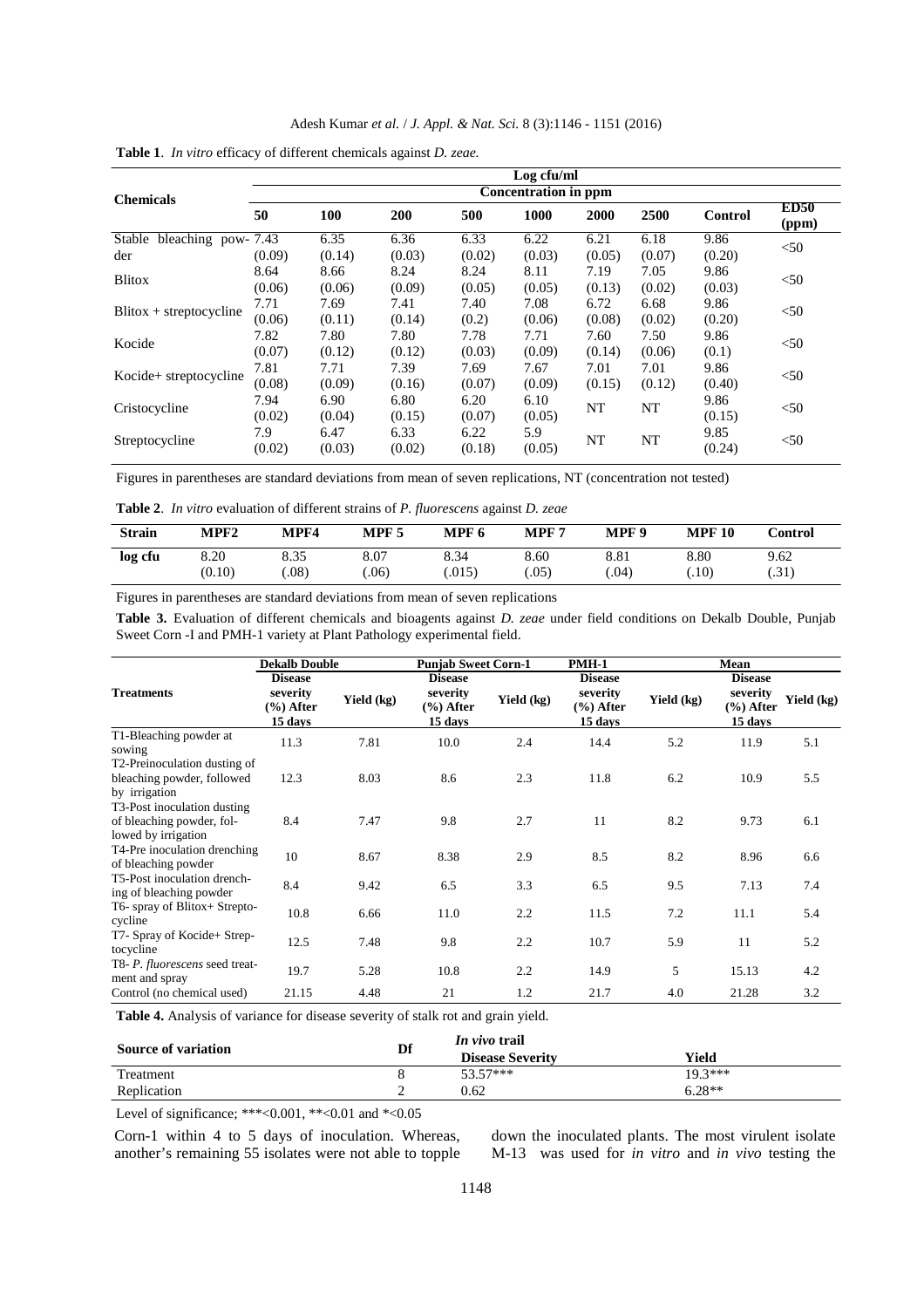

**Fig. 2.** *Treatments effect on percent reduction in bacterial stalk rot disease and increase yield in three maize cultivars (2a Dekalb Double, 2b PMH-1 and 2c Punjab Sweet Corn-1).*

chemicals effect on *D. zeae.* Standard curve studies revealed that the pathogen had log phase at 27hrs under controlled favorable conditions.

*In vitro* **efficacy of chemicals against** *D. zeae:* All the chemical treatments as well as bio-agent treatment inhibited the bacterial growth under *in vitro* condition to a varying degree as compared to control. All the chemicals were found effective with ED90 <50 ppm (Table 1). Amongst all, bleaching powder was found to be most effective and gave log cfu value of 6.35/ml. Chlorine has been shown to be having antibacterial properties against phytobacterial such as *Erwinia* spp., *Ralstonia solanacearum* (Parashar *et al.* 1986; Shekhawat *et al.* 1990; Sharma and Kumar 2009; Yuliar *et al.* 2015). These findings are in agreement with Thind and Payak (1972), they used 1 ppm concentration of bleaching powder to check the growth of *E. chrysanthemi* . However, Randhawa (1977) tested eight chemical against this pathogen and found, combination of

streptocycline + copper sulphate proved most inhibitory results whereas stable bleaching powder and potassium permanganate were slightly effective. Furthermore, Shekhawat *et al.* (1990) was confirmed most sensitive activity of bleaching powder for the control of bacterial stalk rots of maize. The second best treatment was that streptocycline giving log cfu value 6.47/ ml @ 100 ppm (safest dose for avoiding antibiotics resistance) reducing the bacterial population *in vitro* by manifold. It was also observed that cristocycline showed approximately similar result like streptocycline. Chakravarti and Rangarajan (1966) also found that streptocycline was effective *in vitro* against 6 species of *D. zeae*. Rangarajan and Chakravarti (1969) also suggested that various antibiotics namely streptomycin, terramycin and streptocycline were effective against *D. zeae.* at 100 ppm. In case of cupper based fungicides, combination of blitox (.25%) and kocide (.25%) with streptocycline (100ppm) showed good antibacterial activity with 6.68 and 7.01 cfu/ml respectively as compared to alone. Out of seven strains of *P. fluorescens* tested MPF-5 was found most effective against *E. chrysanthemi* pv. *zeae* and was further tested under field conditions (Table 2).

**Evaluation of different chemicals and bioagents against** *D. zeae* **under field conditions:** *In vivo* evaluation of different chemicals revealed significant variation with respect to disease severity and subsequent yield in maize. The trails were revealed that application of bleaching powder either as dusting (T2 and T3) or drenching (T4 and T5) was very effective in controlling the disease (Table 3, Fig. 2). Post inoculation drenching with stable bleaching powder (T5) was most effective where mean disease severity was observed to be 7.13 percent in all three maize cultivars (Table 3). It was at par with the treatment (T4) where pre inoculation drenching was done (8.96%) and postinoculation dusting (T3) with bleaching powder (9.73%). T5 also showed significant increase in mean yield of the all three cultivars i.e. Dekalb Double, Punjab Sweet Corn-1and PMH-1 with 7.4 kg. The yield increase percent as compared to control of all individual cultivar i.e. Dekalb Double, Punjab Sweet Corn-1and PMH-1 was 52.4%, 64% and 57.9% respectively (Fig. 2). However, application of bleaching powder during sowing time (T1) was not effective to control disease. Cupper fungicides Blitox and Kocide with combination of Streptocycline (T6 and T7) were not found significantly effective to control disease. Mean disease severity and yield in T6 was 11.1% and 5.4 kg respectively, similarly T7 also have approximately same response to control disease and yield production. It was observed that although *P. fluorescens* was effective under *in vitro* condition, it did not show significant control over the disease in field conditions. This treatment (T8) showed 15.13% mean disease severity which was highest after control (no chemical used).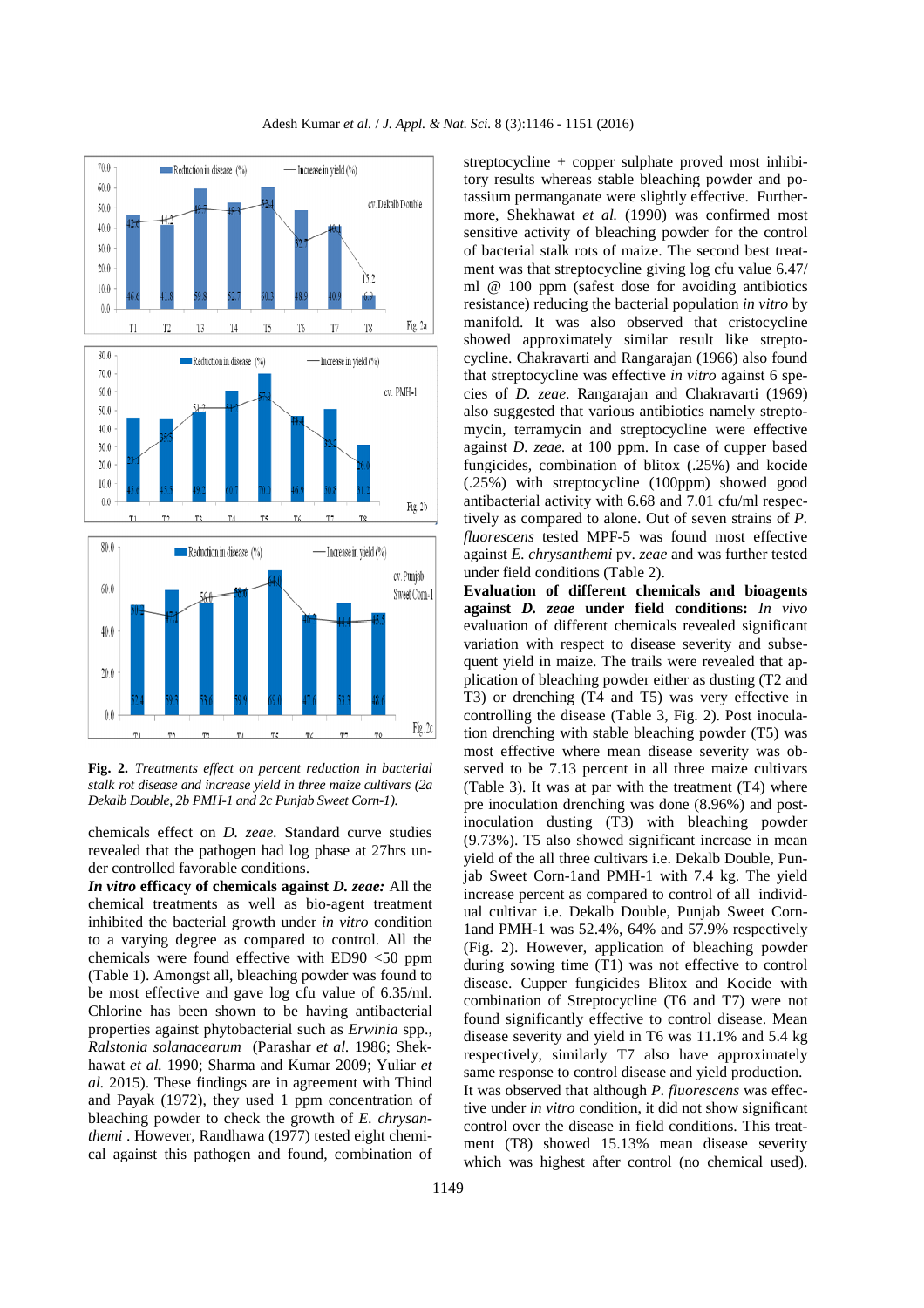Disease severity values and the yield for each of the antibacterial compounds were compared by two-way ANOVA (Table 4). All treatments showed significantly differences amongst each other, post inoculation drenching of bleaching powder given significantly good result as compared to all other treatments.

Several authors have also reported the field effectiveness of different formulation of chlorine against plant pathogenic bacteria (Sharma and Kumar 2000; Yamasaki *et al.* 2006; Ghosh and Mandal; Yuliar *et al.* 2015). Lal *et al.* (1970) reported that 3-4 surface irrigations (one before maize planting) with chlorinated water containing 100ppm chlorine reduced the incidence of maize stalk rot. Similarly, Thind and Payak (1972) also found that bleaching powder was effective in checking the growth of *E. chrysanthemi* pv. *zeae in vitro* as well as *in vivo.* Shekhawat *et al.,* 1990 were used bleaching powder  $@$  25 kg ha<sup>-1</sup> in potato crop and found effective for control of bacterial wilt of potato under glass house and field condition.

Limited studies on biological control of bacteria pathogen have also been reported. Karkouri *et al.,* 2010 observed that *E. chrysanthemi* can be controlled by actinomycete strain. Nagaraj *et al.,* 2012 studied tipover disease of banana that caused by *E. carotovora*  subsp. *carotovora* and *E. chrysanthemi* can be controlled by antagonistic bacteria *viz*. *Bacillus subtilis*  and *P. fluorescens* and VAM fungi (*Glomus fasciculatum*). However in our studies *P. fluorescens* could not provide significant disease control *in vivo* condition.

#### **Conclusion**

In present study, the virulent isolates of *D. zeae*  showed best sensitivity reaction with use of bleaching powder as compared to other chemical agents. It was observed *in vitro* condition that 100ppm conc of bleaching powder reduced the cfu value of bacterium with (6.35 log cfu/ml) and same doses of this chemical showed good result to reduce the mean disease severity (7.13%) in all three cultivars of maize with increased in yield. However, *P. flourescens* was found effective under *in vitro* conditions but under field conditions their activity drops down due to prevalence of unfavorable abiotic conditions. The information generated here could also be used to address the issues regarding disease control and ecology of this bacterium vis-à-vis maize crop and further exploration of pathogenic populations management.

### **REFERENCES**

- Abeer, H.M. and Rehab, A. (2014). Investigation on the Effect of Chemical and Biological Control of Bacterial Soft Root Disease of Potato in Storage. *J.Bio. Agri. Health.* 4: 31-44.
- Adaskaveg, J. E., Förster, H., and Wade, M. L. (2011). Effectiveness of kasugamycin against *Erwinia amylovora*  and its potential use for managing fire blight of pear. *Plant Dis.* 95: 448-454.
- Chakravarti, B.P. and Rangarajan, M. (*1966). Streptocycline, an effective antibiotic against bacterial Plant pathogens. Hindustan Antibiot. Bull.* 8: 209-211.
- Ghosh, P. P. and Mandal, N. C. (2009).Some disease management practices for bacterial wilt of potato. *The Journal of Plant Protection Sciences* 1 : 51-54, 2009.
- Jones, A. L., and Schnabel, E. L. (2000). The development of streptomycin resistant strains of *E. amylovora*. In: Fire Blight: The disease and its causative agent, *E. amylovora*. J. L. Vanneste, ed. CABI Publishing, New York, pp 335-351.
- Karkouri, A.E., Hassani, F.Z. E., Mzibri, M.E., Benlemlih, M.E. and Hassouni, M. (2010). Isolation and Identification of an Actinomycete Strain with a Biocontrol Effect on the Phytopathogenic *Erwinia chrysanthemi* 3937VIII Responsible for Soft Rot Disease. *Ann. Microbiol.* 60: 263-68.
- Kumar, A., Hunjan, M.S., Singh, P.P. and Kaur H. (2015) Status of bacterial stalk rot of maize in Punjab. *Plant. Dis. Res.* 30: 97-99.
- Lal S (1981) Bacterial stalk rot of maize. In:Techniques of scoring for resistance to important diseases of maize. All India co-ordinated maize improvement project, IARI, New Dehli, pp 82-86.
- Lal, S., Thind, B.S., Payak, M. and Ranfro, B.L. (1970). Bacterial stalk rot of maize: Resistant breeding and chemical control. *Indian Phytopath.* 23:150-7.
- Nagaraj, M.S., Umashankar, N., Palanna, K.B. and Khan, A.N.A. (2012). Etiology and management of tip-over disease of banana by using biological agents. *Int. J. Adv. Biotechnol. Res.* 2: 483-86.
- Parashar, R.D., Sindhan, G. S. and Singh J. P. (1986). Field application of Kloricin for the control of soft rot of potato in field and storage. *J. Indian Potato Assoc.* 13**:** 81-82.
- Raghuwanshi, K.S., Hujare, B. A., Chimote, V.P. and Borkar, S.G. (2013). Characterization of *xanthomonas axonopodis* pv. *punicae* isolates from Western Maharashtra and their sensitivity to chemical treatments. *The Bioscan* 8: 845-850.
- Randhawa, P.S. (1977). Control of bacterial stalk rots and stripe disease of Maize (*Zea mays* L.). M Sc thesis submitted to Punjab Agricultural University Ludhiana.
- Rangarajan, M. and Chakravarti, B. P. (1967). A strain of *Pseudomonas lapsa* isolated from corn seed causing stalk rot in India. *Plant. Dis. Rep.* 51:764-766.
- Rangarajan, M. and Chakravarti, B.P. (1969). Efficacy of antibiotics and fungicides against corn stalk rot bacteria. *Hindustan Antibiot. Bull.* 2:177-79.
- Samson, R., Legendre, J.B., Christen, R., Fischer, M., Achouak, W. and Gardan, L. (2005). Transfer of *Pectobacterium chrysanthemi* (Burkholder *et al* 1953) Brenner *et al* 1973 and *Brenneria paradisiaca* to the genus *Dickeya* gen. nov. as *Dickeya chrysanthemi* comb. nov. and *Dickeya paradisiaca* comb. nov. and delineation of four novel species, *Dickeya dadantii* sp. nov., *Dickeya dianthicola* sp. nov., *Dickeya dieffenbachiae* sp. nov. and *Dickeya zeae* sp. nov. *Int. J. Sys. Evol. Microbiol.*  55:1415-27.
- Sharma, J. P., Kumar S. (2000) Management of Ralstonia wilt through soil disinfectant, mulch lime and cakes in tomato (*Lycopersicon esculentum*). The Indian Journal of Agricultural Sciences 70.17-19.
- Sharma, J.P. and Kumar, S. (2009). Linear reduction of propagules of *Ralstonia solanacearum* in soil by cake and chemicals. *Indian Phytopath.* 62: 49-53.
- Shekhawat, G.S., Bhal, B.K., Kishore, V., Sangar, R.B.S., Patel, R.L., De, B.K., Sinha, S.K. and Pani, A.K. (1990). Control of bacterial wilt of potatoes by agro-